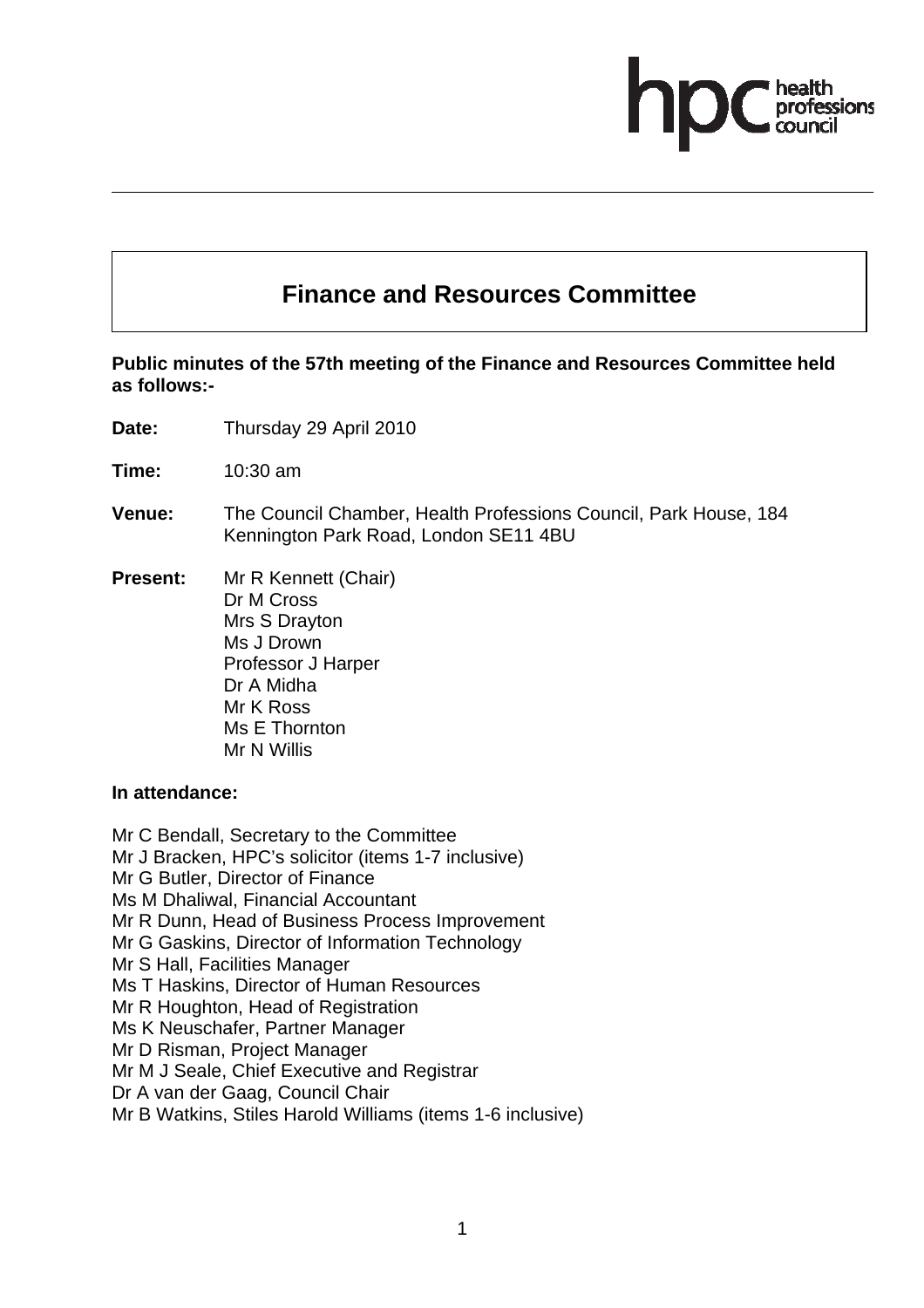## **Item 1.10/49 Apologies for absence**

1.1 Apologies for absence were received from Mrs M Clark-Glass, Professor J Lucas (observer of behalf of the Audit Committee) and the Director of Operations.

#### **Item 2.10/50 Approval of agenda**

2.1 The Committee approved the agenda, subject to considering the premises valuation as item 6 and the Partner code of conduct as item 7.

#### **Item 3.10/51 Declarations of members' interests**

3.1 Members had no interests to declare in connection with the items on the agenda.

#### **Item 4.10/52 Minutes of the Finance and Resources Committee meeting of 17 March 2010 (report ref: FRC 36/10)**

4.1 It was agreed that the minutes of the 56th meeting of the Finance and Resources Committee should be confirmed as a true record and signed by the Chair.

#### **Item 5.10/53 Matters arising (report ref: FRC 37/10)**

- 5.1 The Committee received a paper to note from the Executive.
- 5.2 The Committee noted the actions list as agreed at the last meeting.

#### **Item 6.10/54 Premises valuation (report ref: FRC 46/10)**

- 6.1 The Committee received a paper to note from the Executive.
- 6.2 The Committee noted that Stiles Harold Williams had been commissioned to provide a valuation for HPC's office (comprising 184 Kennington Park Road, 20 Stannary Street and 22-26 Stannary Street).
- 6.3 The Committee noted that the total valuation of land and buildings was £2.35 m, compared with £2.52 m in 2009. There had been a small increase in the value of 22-26 Stannary Street due to the completion of a second floor to the building. However, there had been an overall reduction in market value for HPC's office, due to the fall in prices in the property market.
- 6.4 The Committee noted that the valuation had been conducted for accounting purposes and in order to value the additional floor for 22-26 Stannary Street. The Committee noted that a valuation would usually be

| Date       | Ver.          | Dept/Cmte | Doc.<br>Tvpe | Title                                                                      | <b>Status</b>     | Int. Aud.                 |
|------------|---------------|-----------|--------------|----------------------------------------------------------------------------|-------------------|---------------------------|
| 2010-04-21 | $\mathcal{A}$ | F&R       | <b>MIN</b>   | Minutes Finance and<br>Resources Committee 29<br>April 2010 public meeting | Draft<br>DD: None | <b>Public</b><br>RD: None |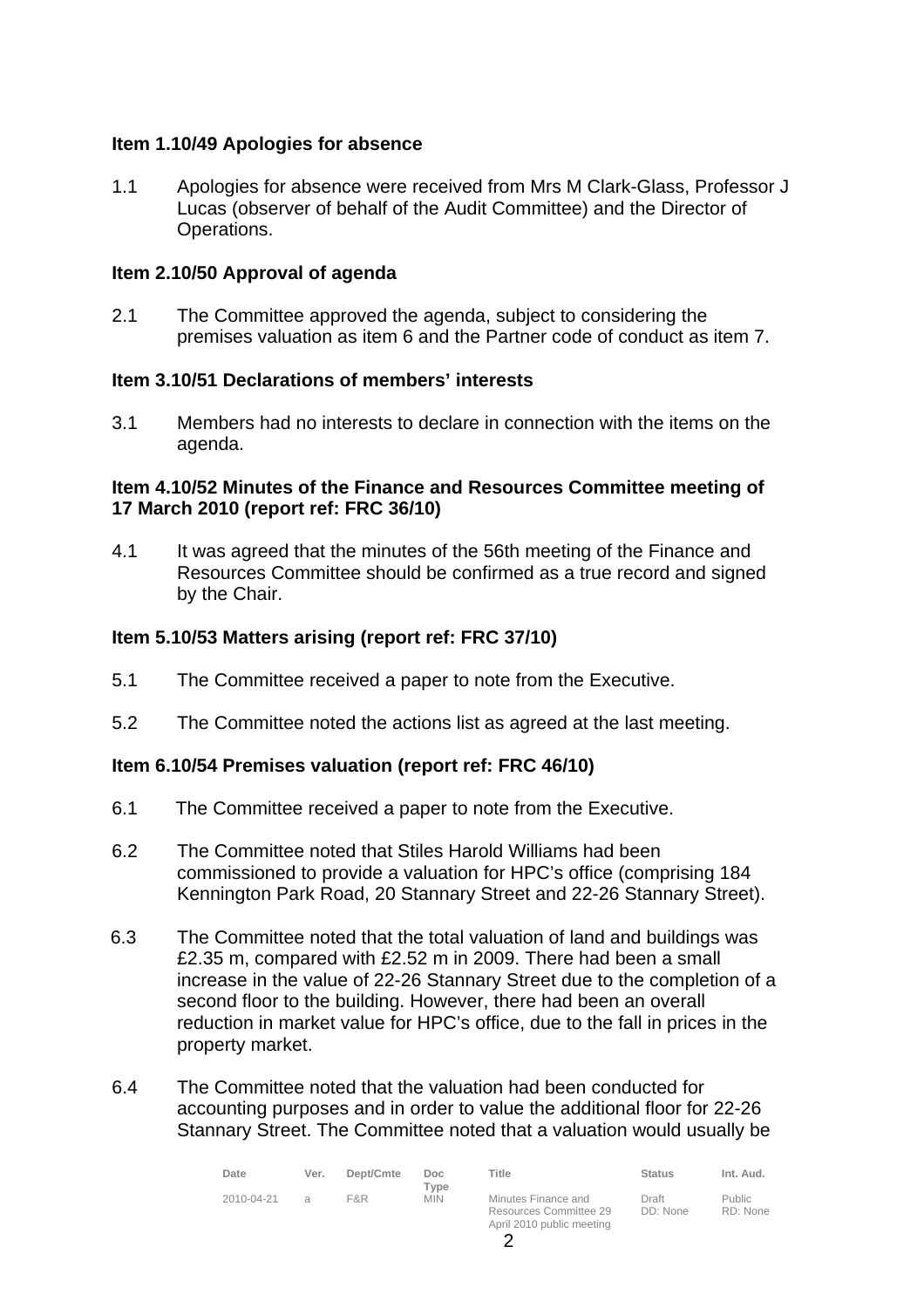conducted every 3-5 years, depending on factors such as the state of the property market.

- 6.5 The Committee noted that, in due course, HPC would need to consider its future needs for office accommodation, including factors such as location and whether it should acquire a freehold or leasehold.
- 6.6 The Committee noted the paper.

#### **Item 7.10/55 Partner code of conduct (report ref: FRC 43/10)**

- 7.1 The Committee received a paper for discussion/approval from the Executive.
- 7.2 The Committee noted that new contracts were being developed for Partners and that those contracts would, for the first time, make compliance with the Partner code of conduct a contractual obligation. The code had been revised by the HPC's solicitor to make its terms more certain and to cover specific conduct which had not previously been incorporated.
- 7.3 In discussion, the following points were made:
	- the new Partner contracts would specify the duties of Partners, including how to deal with requests for advice;
	- there was a separate procedure for considering complaints about Partners, which could result in a Partner's contract being terminated. There were a very small number of complaints about Partners each year, from a variety of sources; and
	- a member had a number of minor editorial amendments, which would be raised outside the meeting.
- 7.4 The Committee recommended the revised Partner code of conduct to the Council, subject to minor editorial amendments.

## **Action: KN (by 20 May 2010)**

## **Item 8.10/56 Finance report (report ref: FRC 38/10)**

- 8.1 The Committee received a report on the work of the Finance Department.
- 8.2 The Committee noted that funds under management held with Barclays money market account were earning 0.53% and that funds invested with Lloyds TSB were earning 1.1%.

| Date       | Ver.          | Dept/Cmte | Doc.<br>Type | Title                                                                      | <b>Status</b>     | Int. Aud.                 |
|------------|---------------|-----------|--------------|----------------------------------------------------------------------------|-------------------|---------------------------|
| 2010-04-21 | $\mathcal{A}$ | F&R       | <b>MIN</b>   | Minutes Finance and<br>Resources Committee 29<br>April 2010 public meeting | Draft<br>DD: None | <b>Public</b><br>RD: None |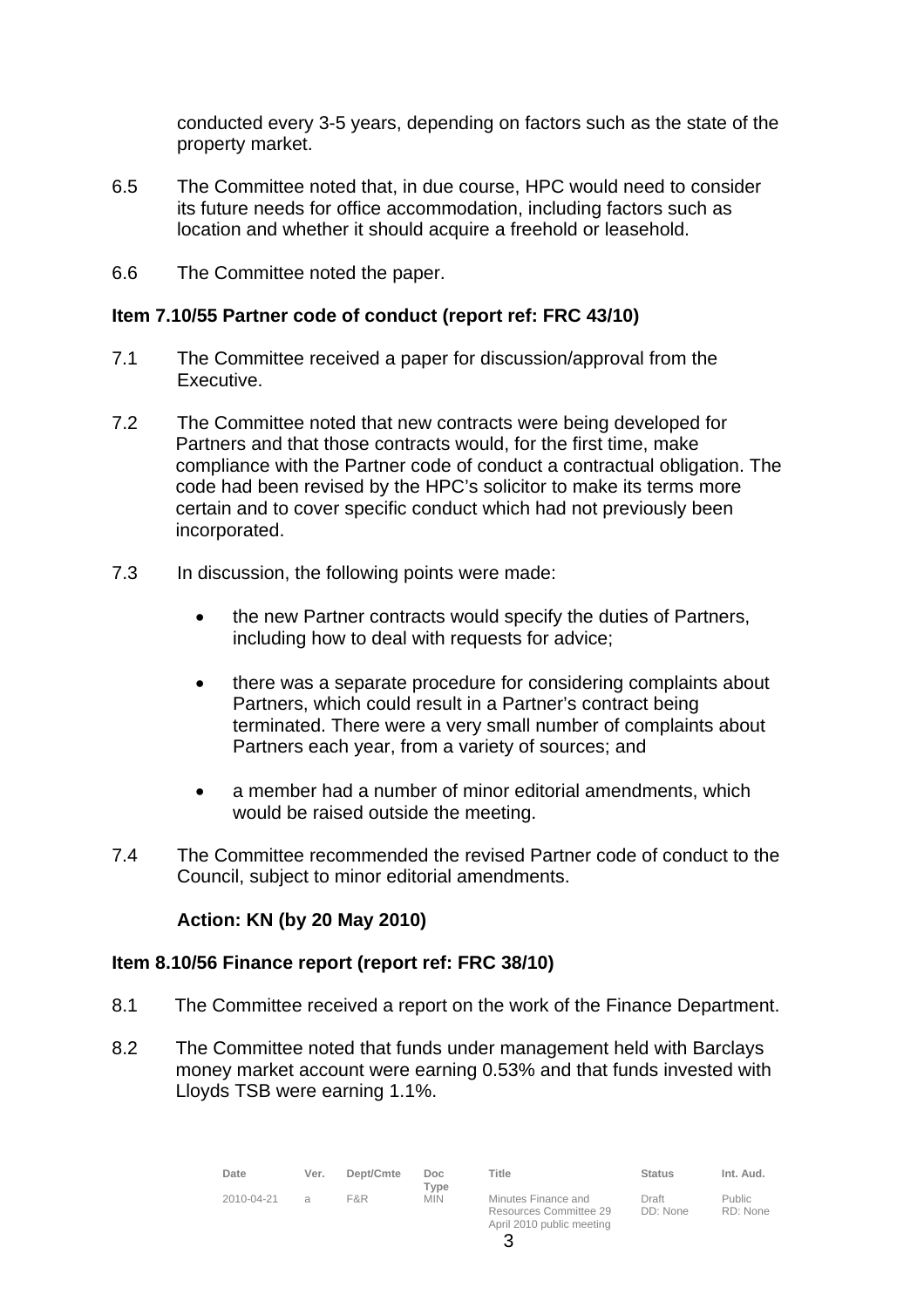- 8.3 The Committee noted that 22-26 Stannary Street Ltd (the subsidiary company acquired by HPC in 2005 in order to acquire the building at that address) had made a small profit in 2009-10. The Committee noted that arrangements to strike off the company had been deferred until tax calculations had been checked by Baker Tilly and HM Revenue and Customs. The Committee noted that the building had been transferred from the company to HPC.
- 8.4 The Committee noted that the report contained the draft accounts for 2009-10, which were subject to audit. The Committee noted the following points:
	- HPC had made a provision for National Insurance contributions and income tax on payments made to Council and committee members from 2003-8. HPC and HM Revenue and Customs had now agreed to settle the matter for a payment of £180,000 by HPC and the balance of the provision (£248,000) had been released to the income and expenditure account;
	- HPC had made a provision for £90,000 relating to Microsoft software licences. New software licences had now been purchased, which meant that there was no further need for the provision;
	- the impairment on the property (approximately £756,000) had partly been absorbed by the building revaluation reserve of £210,000;
	- a grant from the Department of Health for the project on revalidation had been recognised in the balance sheet;
	- cash flow for March 2010 was £395,000 better than expected, largely due to the grant from the Department of Health.
- 8.5 The Committee agreed that the format of the report was helpful. The Committee noted that most of the significant variances had been explained with notes in the report, although there was scope to review which of the variances were explained.
- 8.6 The Committee noted that the Executive Management Team reviewed the accounts on a monthly basis and would review expenditure if income was significantly lower than budgeted.

| Date       | Ver.          | Dept/Cmte | Doc.<br>Tvpe | Title                                                                      | <b>Status</b>     | Int. Aud.                 |
|------------|---------------|-----------|--------------|----------------------------------------------------------------------------|-------------------|---------------------------|
| 2010-04-21 | $\mathcal{A}$ | F&R       | <b>MIN</b>   | Minutes Finance and<br>Resources Committee 29<br>April 2010 public meeting | Draft<br>DD: None | <b>Public</b><br>RD: None |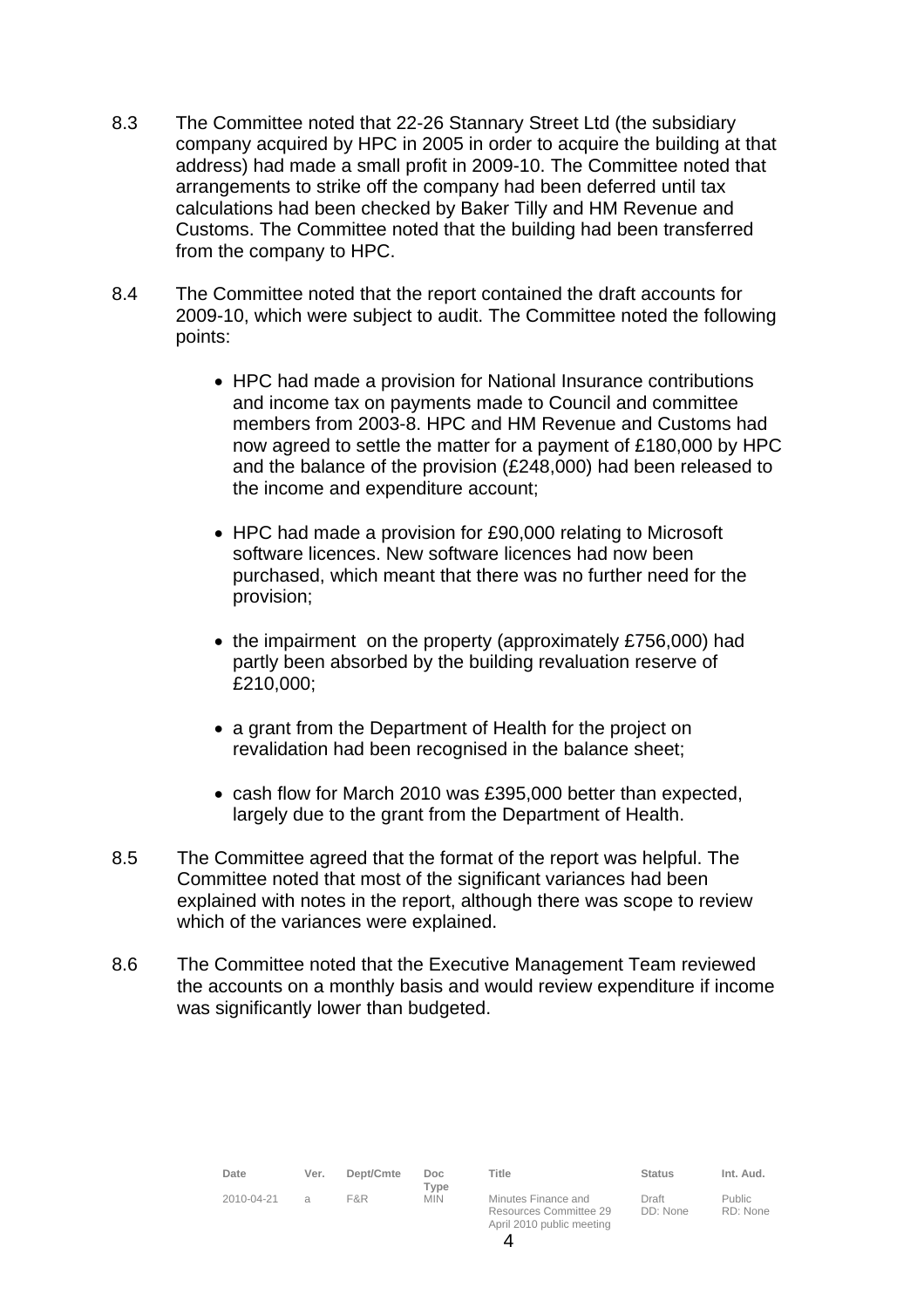# **Item 9.10/57 Human Resources report (report ref: FRC 39/10)**

- 9.1 The Committee received a report on the work of the Human Resources Department.
- 9.2 The Committee noted that the department had been involved in recruitment for several posts in the Fitness to Practise, Policy and Communications departments.
- 9.3 The Committee noted that the department had completed a training needs analysis, based on learning requirements specified in annual performance and developments reviews. The department had set up a programme of training events covering a range of skill areas.
- 9.4 The Committee noted that work on reviewing the pay process and designing a new pay model continued. Employee briefings had been arranged for May 2010 and consultation with employees was due to take place in June 2010.

## **Item 10.10/58 Partner Manager report (report ref: FRC 40/10)**

- 10.1 The Committee received a report on the work of the Partner Manager.
- 10.2 The Committee noted that recruitment was currently being undertaken for Partners in the dietician and chiropodist/podiatrist professions.
- 10.3 The Committee noted that refresher training for panel chairs had been arranged for April 2010 and refresher training for all panel members was being scheduled for 2010-2011.
- 10.4 The Committee noted that a large majority of panel members and panel chairs had submitted a self-assessment form, although a few Partners had failed to submit a profile or had decided to terminate their agreement.

## **Item 11.10/59 Information Technology report (report ref: FRC 41/10)**

- 11.1 The Committee received a report on the work of the Information Technology Department.
- 11.2 The Committee noted the following points:
	- the department had completed a number of projects and would shortly complete the laptop replacement project;
	- the project to transfer 1500 hearing aid dispensers from the Hearing Aid Council to the HPC Register had been completed; and

| Date       | Ver.           | Dept/Cmte | Doc.<br>Tvpe | Title                                         | <b>Status</b>     | Int. Aud.          |
|------------|----------------|-----------|--------------|-----------------------------------------------|-------------------|--------------------|
| 2010-04-21 | $\mathfrak{a}$ | F&R       | <b>MIN</b>   | Minutes Finance and<br>Resources Committee 29 | Draft<br>DD: None | Public<br>RD: None |

April 2010 public meeting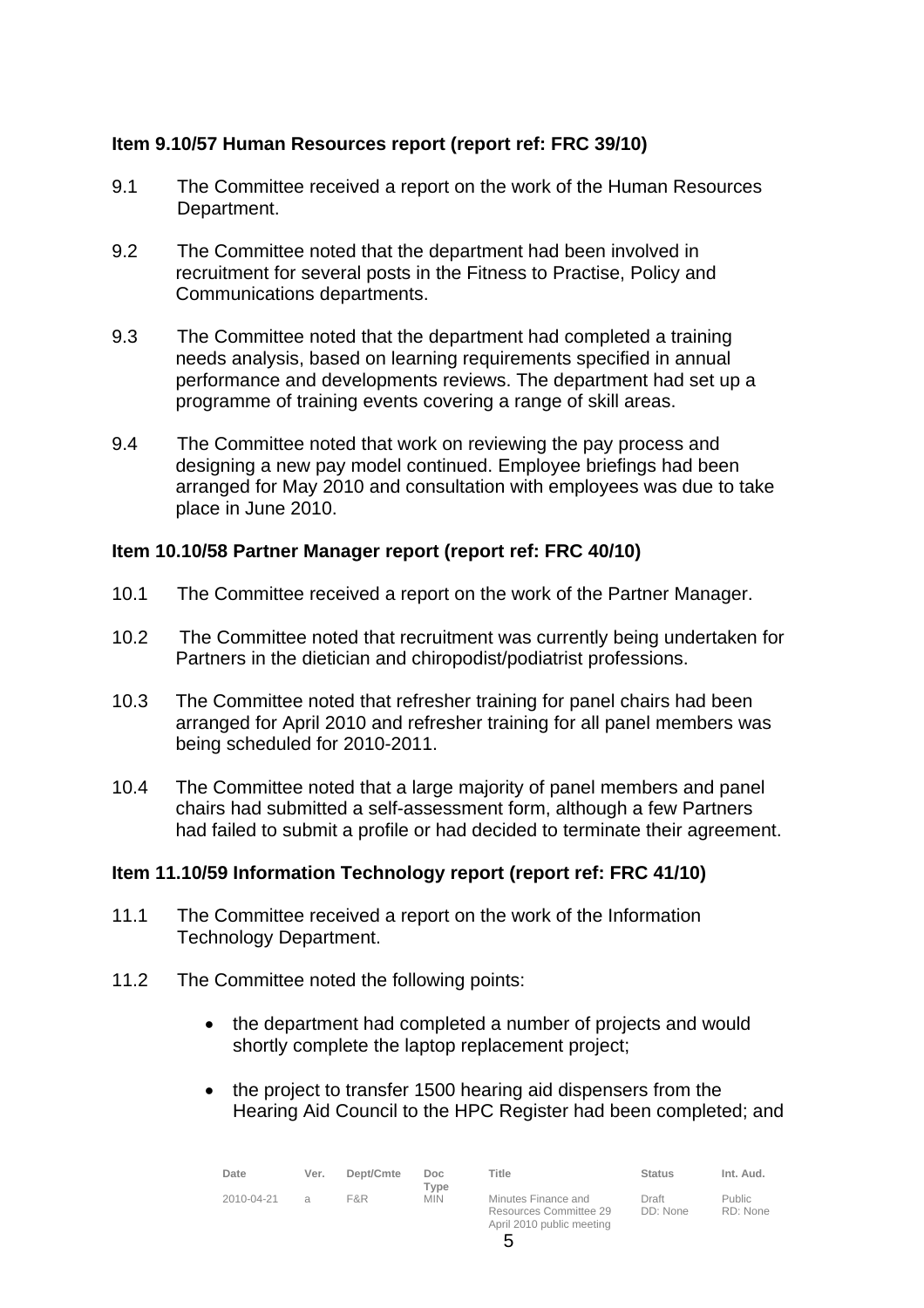- work continued on the Fitness to Practise case management system and the Education system.
- 11.3 The Committee noted recent incidents affecting the online register and the online renewals system and the action taken to address the incidents.

## **Item 12.10/60 Operations report (report ref: FRC 42/10)**

- 12.1 The Committee received a report on Operations, covering the Registration Department, project management, facilities management and business improvement.
- 12.2 The Committee noted that, as of 28 April 2010, 42,000 physiotherapists had renewed their registration, which was an improvement on the renewal rate from the previous renewals cycle.
- 12.3 The Committee noted that 4689 registrants had used the online renewals system.
- 12.4 The Committee noted details of an incident where incorrect access codes for the online renewals system had been sent to dieticians, due to human error at the printing company which had distributed the letters. Correct replacement codes had quickly been sent to dieticians and preventative action had also been taken. The Committee noted that 22% of dieticians had used the online renewals system.
- 12.5 The Committee noted that, despite a large increase in the volume of telephone calls, the Registration Department had been able to maintain its service standards.
- 12.6 The Committee noted that proposed changes to registration fees in 2011 would be subject to consideration by the Finance and Resources Committee, the Education and Training Committee and the Council. The Committee noted that approval by the relevant committees and the Council should not be assumed. Any proposals would also be subject to a consultation process and Parliamentary approval.

#### **Item 13.10/61 Changes to absence and sickness policy and other Human Resources policies (report ref: FRC 44/10)**

- 13.1 The Committee received a paper for discussion/approval from the Executive.
- 13.2 The Committee noted that the paper proposed changes to the absence and sickness policy, in particular relating to the requirements for production of medical certificates and the treatment of sickness during annual leave. The Committee noted that the proposals had been

| Date       | Ver. | Dept/Cmte | Doc.<br>Type | Title                                         | <b>Status</b>     | Int. Aud.          |
|------------|------|-----------|--------------|-----------------------------------------------|-------------------|--------------------|
| 2010-04-21 |      | F&R       | <b>MIN</b>   | Minutes Finance and<br>Resources Committee 29 | Draft<br>DD: None | Public<br>RD: None |

April 2010 public meeting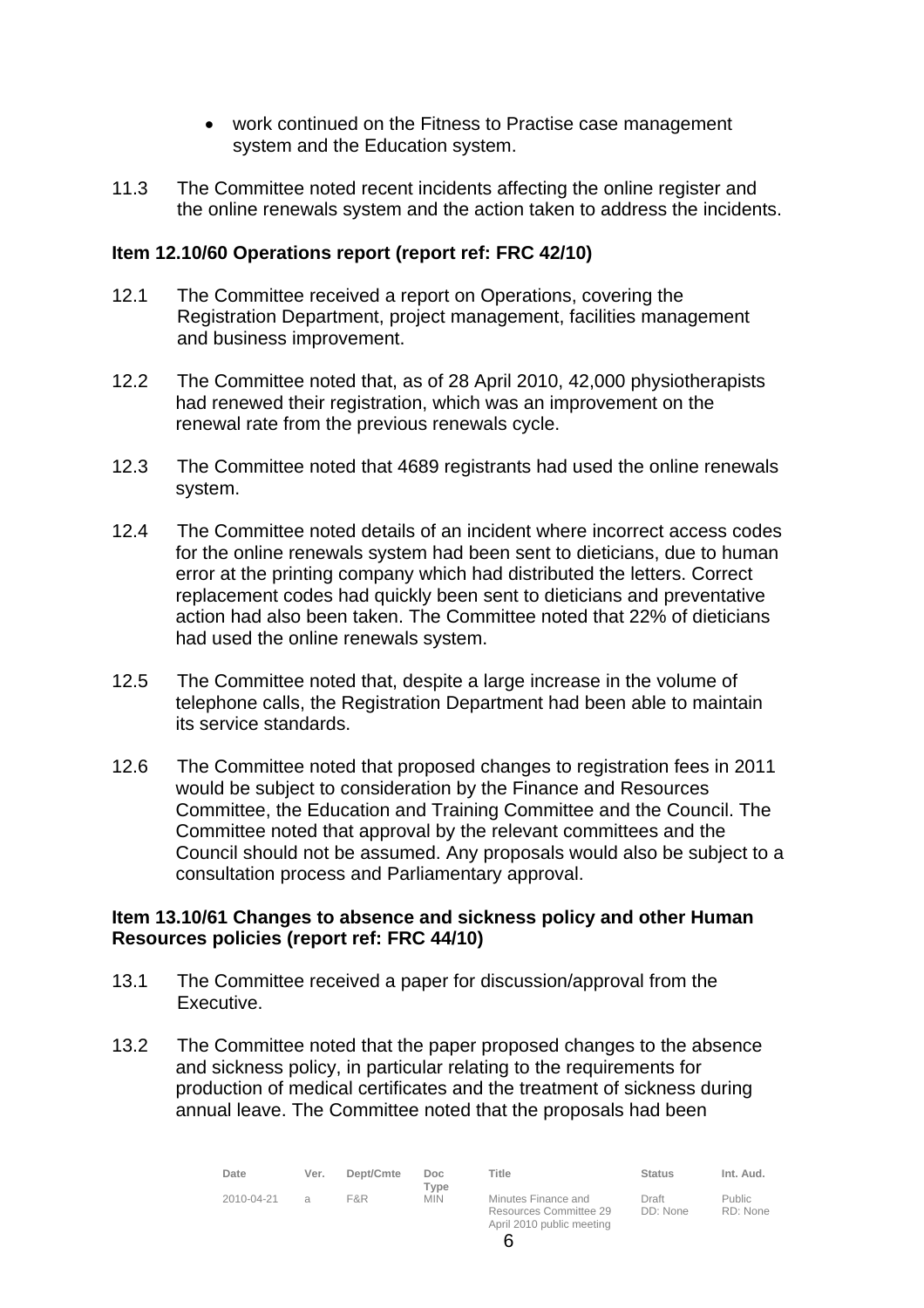circulated to employees and the Employee Consultation Group for their views.

- 13.3 In discussion, the following points were made:
	- the policy stated that, on the first day of absence, employees should telephone their line manager within an hour of the start of their normal working day. The Committee noted that this requirement would be applied with some flexibility, depending on the circumstances of an individual's absence and whether they were able to use a telephone;
	- the references to "holiday" in paragraph 5.6 of the policy should be amended to read "annual leave"; and
	- the Executive should consider if the policy should explain whether employees would be paid for unauthorised absence.
- 13.4 The Committee agreed to:
	- (1) recommend to the Council the changes proposed to the absence and sickness policy in the paper, subject to the amendments made in paragraph 13.3; and
	- (2) recommend to the Council the minor changes to other Human Resources policies outlined in the paper, as follows:
		- the Flexible Working (Eligibility, Complaints and Remedies) (Amendment) Regulations 2009 had extended the right to request flexible working to parents of children up to the age of 16. Previously the right had applied to parents of children under 7 years old. The flexible working policy, in section 3k of the employee handbook, would be updated accordingly;
		- under the Working Time (Amendment) Regulations 2007 the minimum statutory holiday entitlement increased from 24 to 28 days. The HPC entitlement of 30 days plus bank and public holidays exceeded the statutory entitlement, so the impact on employees' terms and conditions and changes to the handbook would be minimal;
		- the Additional Paternity Leave Regulations 2010 entitled employees who were fathers or partners of mothers or adopters to take paternity leave of up to 26 weeks in the first year of their child's life or the first year after the child's placement for adoption. The additional paternity leave had effect in relation to children whose expected week of birth was

| Date       | Ver.          | Dept/Cmte | Doc.<br>Tvpe | Title                                                                      | <b>Status</b>     | Int. Aud.          |
|------------|---------------|-----------|--------------|----------------------------------------------------------------------------|-------------------|--------------------|
| 2010-04-21 | $\mathcal{A}$ | F&R       | <b>MIN</b>   | Minutes Finance and<br>Resources Committee 29<br>April 2010 public meeting | Draft<br>DD: None | Public<br>RD: None |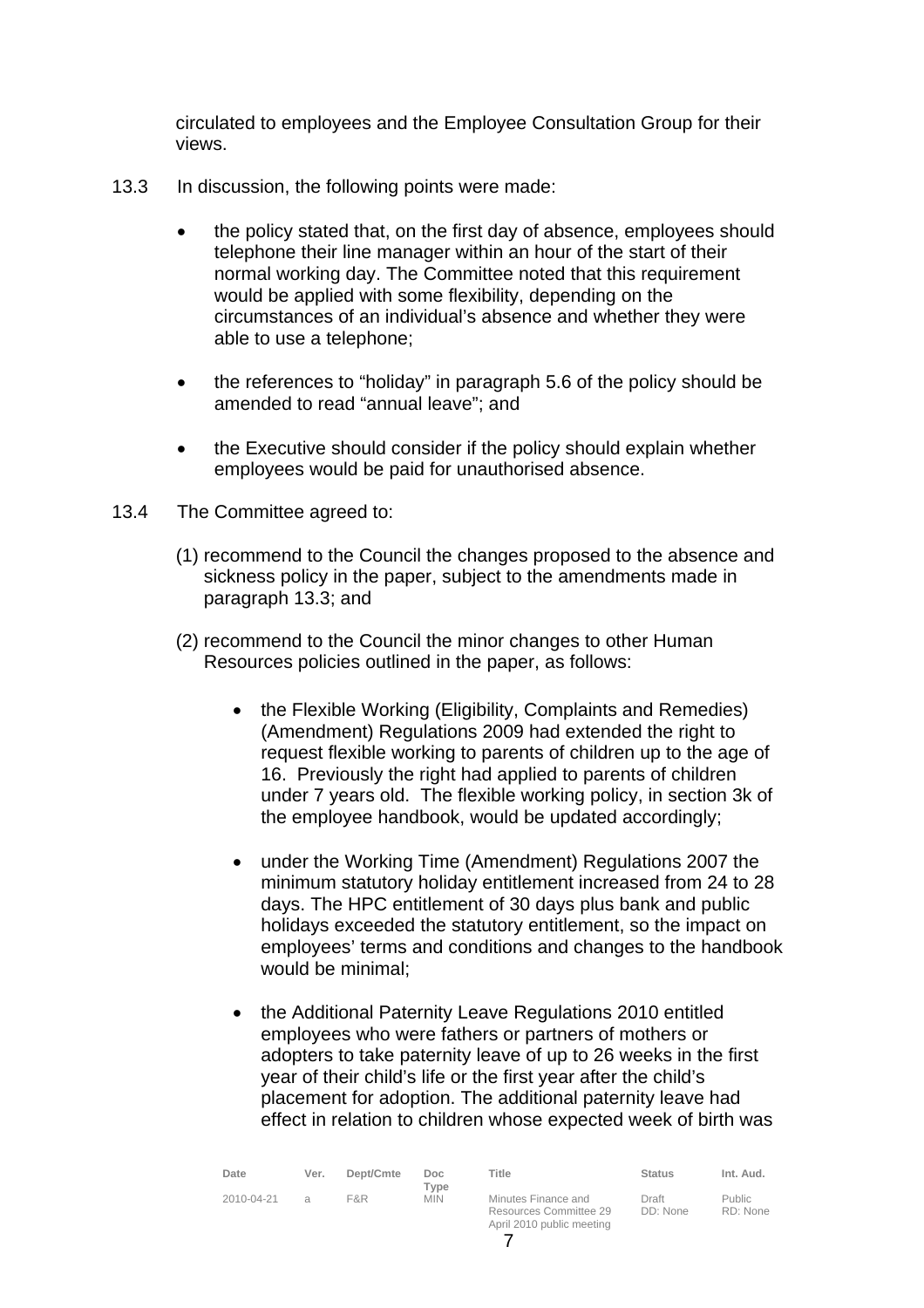on or after 3 April 2011. The paternity leave policy, in section 4e of the employee handbook, would be updated to include this statutory entitlement;

- due to changes in HM Revenue and Customs tax guidelines, the services of the HPC's Employee Assistance Programme (EAP) could no longer be extended to the dependents and family members of employees. EAP usage by family members was low and full services would still be available to HPC employees. Section 3h of the employee handbook would be updated to reflect this change; and
- the Equality and Diversity Working Group had requested some minor additions to the induction policy to emphasise the importance of covering equality and diversity during employee induction and to draw new employees' attention to the role of the Group and to the information that it provided on the employee intranet.

# **Action: TH (by 20 May 2010)**

## **Item 14.10/62 Human Resources policies (report ref: FRC 45/10)**

- 14.1 The Committee received a paper for discussion/approval from the Executive.
- 14.2 The Committee noted that the employee handbook needed to be updated regularly, to ensure that policies complied with current employment legislation, developments in Human Resources practice and the operational needs of HPC. To date, any changes to the handbook had been regarded as a policy change which needed to be considered by the Committee who made a recommendation to the Council. While this approach was appropriate for new policies or major policy changes, minor changes were not felt to be an appropriate use of the Committee's time.
- 14.3 The Committee agreed that, subject to approval by Council, any minor changes to Human Resources policies or operational guidelines which had minimal impact on the overall running of the organisation and which were dictated by changes in legislation, statutory requirements or by operational requirements should be made by the Executive. An annual report outlining changes made would be submitted to the Finance and Resources Committee for information.

# **Action: TH (ongoing)**

| Date       | Ver.          | Dept/Cmte | Doc.<br>Tvpe | Title                                                                      | <b>Status</b>     | Int. Aud.                 |
|------------|---------------|-----------|--------------|----------------------------------------------------------------------------|-------------------|---------------------------|
| 2010-04-21 | $\mathcal{A}$ | F&R       | <b>MIN</b>   | Minutes Finance and<br>Resources Committee 29<br>April 2010 public meeting | Draft<br>DD: None | <b>Public</b><br>RD: None |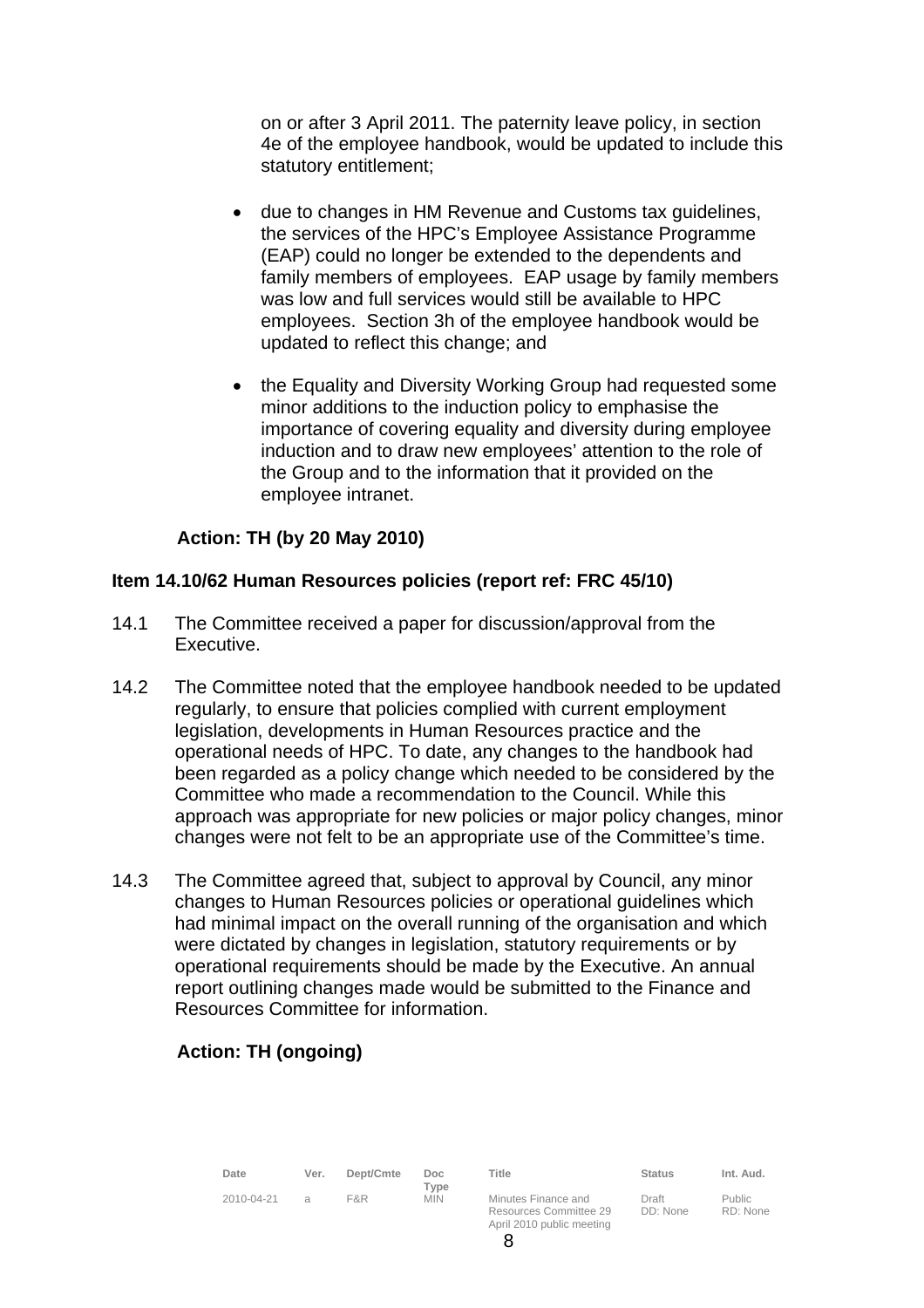# **Item 15.10/63 Remuneration Committee additional meeting (report ref: FRC 47/10)**

- 15.1 The Committee received a paper to note from the Executive.
- 15.2 The Committee noted that, when it had met as the Remuneration Committee on 4 March 2010, it had agreed to hold a further meeting in approximately six months to review progress on development of the new pay policy and process.
- 15.3 The Committee noted that, with the agreement of the Committee's Chair, the additional meeting of the Remuneration Committee would be held on 6 September 2010 (the same date as the Finance and Resources Committee meeting which had already been scheduled).

#### **Item 16.10/64 Any other business**

16.1 There was no other business.

#### **Item 17.10/65 Date and time of next meeting**

- 17.1 The next meeting of the Committee would be held at 10.30 am on Thursday 17 June 2010.
- 17.2 Subsequent meetings would be held at 10.30 am on

Thursday 29 July 2010 Monday 6 September 2010 (and Remuneration Committee) Monday 22 November 2010 Thursday 27 January 2011 Thursday 3 March 2011 (Remuneration Committee only) Thursday 17 March 2011 Thursday 28 April 2011 Tuesday 21 June 2011 Wednesday 7 September 2011 Thursday 24 November 2011

## **Resolution**

The Committee agreed to adopt the following resolution:

'The Committee hereby resolves that the remainder of the meeting shall be held in private, because the matters being discussed relate to one or more of the following;

(1) information relating to a registrant, former registrant or applicant for registration;

| Date       | Ver. | Dept/Cmte | Doc.               | Title                                         | <b>Status</b>     | Int. Aud.          |
|------------|------|-----------|--------------------|-----------------------------------------------|-------------------|--------------------|
| 2010-04-21 |      | F&R       | Type<br><b>MIN</b> | Minutes Finance and<br>Resources Committee 29 | Draft<br>DD: None | Public<br>RD: None |